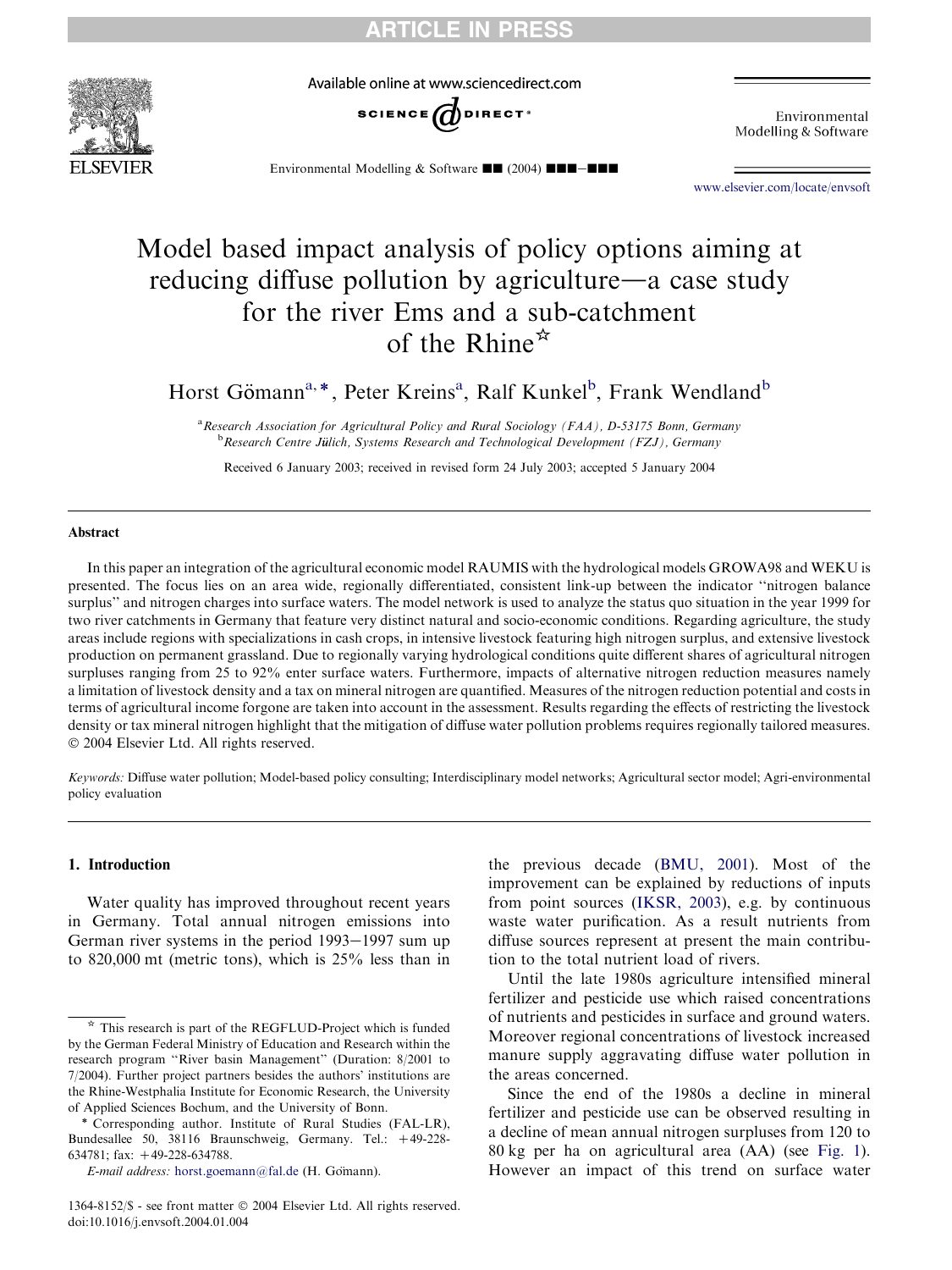<span id="page-1-0"></span>

Fig. 1. Development of nitrogen surplus in German agriculture from 1950 to 2000 (kg N per ha AA). Source: [BMU \(2001\)](#page-10-0).

quality can hardly be observed because of the residence time of water in the soil and groundwater systems ([BMU, 2001](#page-10-0)). Thus at present, diffuse nitrogen emissions into ground- and surface waters still cause problems. In 2000 for instance 62% of nitrogen inputs into the river Rhine in Germany still originate from diffuse sources with an agricultural share of 86%.

The main German river systems will probably start to react to reduced nitrogen surpluses from agriculture within the next few years. In spite of the significant reduction of diffuse nitrogen surpluses in agriculture it cannot be expected that the political goals, namely a reduction of the nitrogen load of the northern sea by 50% (Nordseeschutzkonferenz) or the preservation of Water Quality Class II at the monitoring station network established by Germany's Working Group of the Federal States on Water Problems (LAWA), will be achieved. According to recent scientific findings a further decline of annual nitrogen surpluses down to 50 kg N per ha AA and an increase of the denitrification potential (e.g. backwater or plugging of drainage systems, restoration of wetlands and improvements of morphological water structure) would be necessary to achieve this goal. The global implementation of such measures would have far-reaching impacts on agriculture. However, because of different site conditions it cannot be expected that the intended improvement of water quality may be achieved throughout Germany.

The objective of this paper is to present the integration of an agricultural economic model with hydrological models and use this model network to quantify and assess impacts of alternative nitrogen reduction measures.

## 2. Methodological approach

## 2.1. Agricultural modelling

The Regional Agricultural and Environmental Information System (RAUMIS) represents the whole German agricultural sector and has been developed by [Henrichsmeyer et al. \(1996\)](#page-10-0) for continuous usage in the scope of medium and long-term agricultural and environmental policy impact analyses. Fig. 2 gives an overview of the methodological design of RAUMIS. The model consolidates various agricultural data sources and generates base model data with the national agricultural accounts as a framework of consistency. It comprises more than 50 agricultural products, 40 inputs with exogenously determined prices, and reflects the whole German agricultural sector with its sector linkages.

According to data availability, the spatial differentiation of RAUMIS is presently based on administrative bodies. A continuous spatial distribution of agricultural production is approximated by some 326 regions basically on a county level (''Landkreis''). These regions



Fig. 2. Methodological design of RAUMIS. Source: FAA-Description and Layout.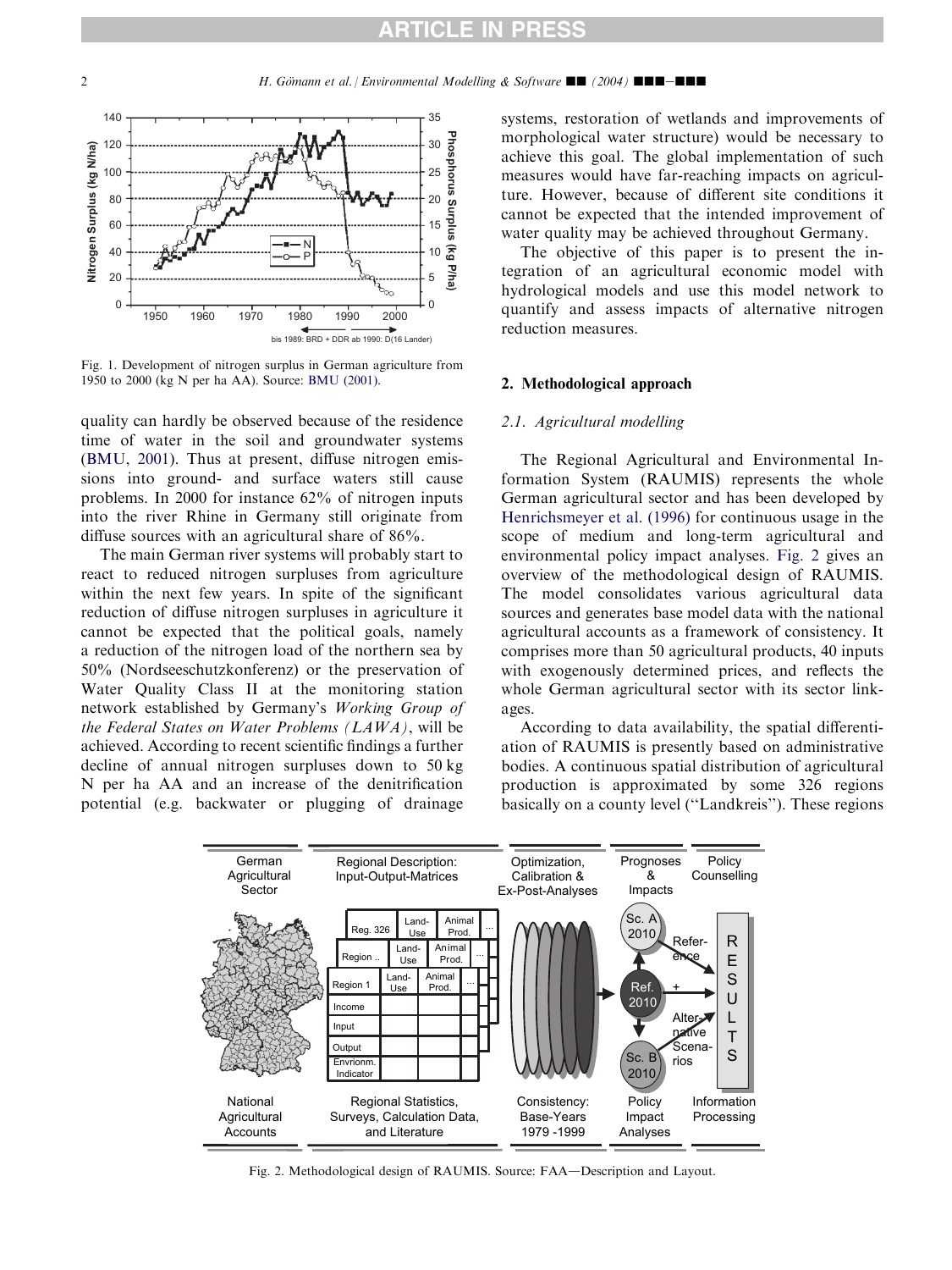are treated as single ''region enterprises'' that autonomously reach their production decisions. Hence, adjustments of production at the national level are based on aggregated responses of ''region farms''.

Adjustments caused by changes in general conditions such as agricultural policies are determined using a mathematical programming approach with a nonlinear objective function. This method uses an algorithm to model responses of producers to changes in relative profitability of production activities subject to technical, political and economic constraints. The calculated optimal production plan generates the maximum feasible farm income which is the objective function of this approach. However, the derived optimal production plan does not necessarily match exactly with the actual production being observed ex-post because of imperfect information about the true coefficients. This problem is overcome by applying the technique of positive mathematical programming [\(Howitt, 1995](#page-10-0)). This approach provides substantial advantages with respect to the longterm forecasting behaviour of the model. In the projection phase a variety of exogenous variables such as implicit costs resulting from positive mathematical programming, input-output coefficients, yields, capacities, and prices are forecast. Updates are partially based on trend and yield dependent regression analyses as well as on estimates provided by experts particularly relating to prices and the development of farm structures.

Comparative static policy impact analyses for a future target year require a scenario of reference because various parameters are changing in the long-run in addition to the variations of policy measures being

investigated. Typically the scenario of reference is a projection of the development under ''business as usual''.

Deviating from the reference scenario, alternative policies and regulations are imposed on the model keeping all other parameters and constraints constant. This procedure separates the policy impacts on agricultural production, land-use and agricultural income as deviations from the scenario of reference.

In RAUMIS, a set of agri-environmental indicators is linked to agricultural production. Currently, the model comprises indicators such as fertilizer surplus (nitrogen, phosphorus and potassium), pesticides expenditures, a biodiversity index, and corrosive gas emissions. These indicators help to evaluate direct and indirect environmental impacts of policy driven changes in agricultural production. Regarding diffuse water pollution the indicator ''nitrogen surplus'' is of particular importance.

Fig. 3 displays the RAUMIS concept of balancing nitrogen. It follows PARCOM-guidelines ([PARCOM,](#page-10-0) [1993](#page-10-0)) where the soil surface represents the system border. The long-term nitrogen balance averaged over several vegetation periods is calculated following the methodology developed by [Bach et al. \(1997\)](#page-10-0). In order to satisfy nutritional demands of plants, nitrogen is supplied by mineral fertilizer. Further exogenous sources are symbiotic and asymbiotic nitrogen-fixation, as well as atmospheric deposition. An internal fertilizer source is the nitrogen content in manure that is applied in plant production.

The primary demand for nitrogen is based on the nutrient uptake of plants that are removed from the soil



Fig. 3. Balancing nitrogen in RAUMIS. Source: Description and Layout-FAA.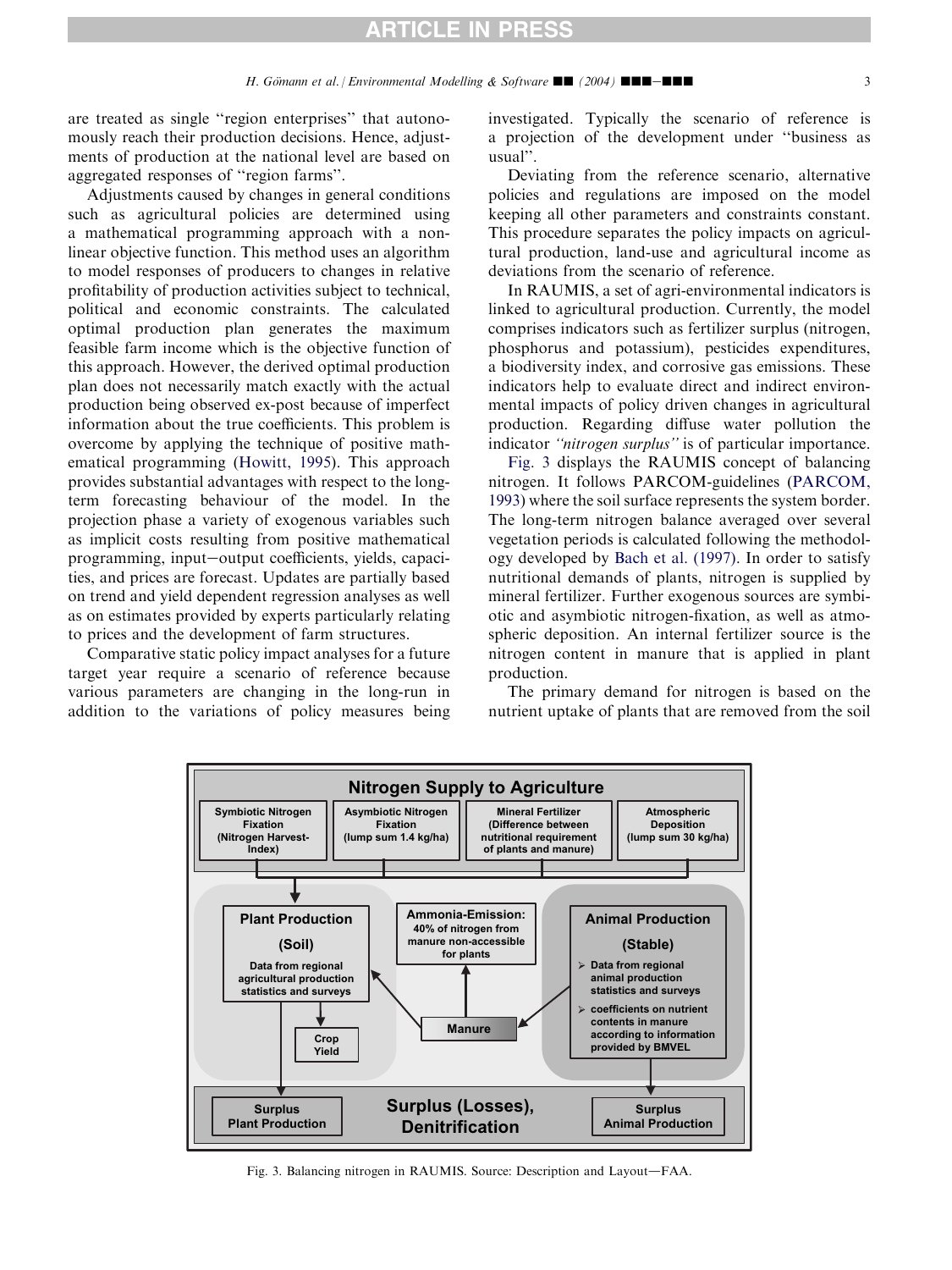during the harvest. A further reduction of nitrogen occurs as a loss of ammonia  $(NH_3)$  during storage and application.

The listed positions of the nitrogen balance are calculated by the activity-based framework in RAU-MIS. In order to obtain regional input and output positions, activity-specific coefficients are multiplied with the level of each activity, e.g. area harvested or livestock units.

Nutrient requirements for each crop and region are based on expected crop-specific yields as well as soil and climate conditions. Nitrogen use for individual crops is calculated by linear yield-dependent requirement functions. The loss of ammonia during storage and application is based on the assumption that 40% of the nitrogen in manure that is inaccessible by plants is converted to ammonia during storage and application.

Nitrogen supply from manure is derived from nitrogen contents of the excrements of farm animals. RAUMIS differentiates between four processes of manure and its application, i.e. dung and liquid manure from cattle, hogs and poultry. Coefficients representing nutrient contents in manure as well as utilization factors of plants are taken from the literature and are also provided by experts of BMVEL. Following the concept that nitrogen from manure can replace nitrogen from mineral fertilizer, mineral fertilizer equivalents for manure are calculated based on different nitrogen utilization factors of dung and liquid manure from cattle, hogs and poultry. It is assumed that the mineral fertilizer equivalent for dung constantly amounts to 25%, implying that 4 kg of nitrogen from dung substitutes 1 kg of nitrogen from mineral fertilizer. Coefficients for liquid manure regionally vary between 16 and 25% for cattle, 20 and 30% for hogs, and 26 and 39% for poultry.

Because of high transport costs it is assumed that organic fertilizer remains in the region and substitutes mineral fertilizer in crop production subject to regional rates and thresholds of substitution. A regional excess demand for nitrogen in plant cultivation is equalized using mineral fertilizer. Calculated aggregate mineral fertilizer use in plant production matches national fertilizer sales figures of national agricultural accounts.

The positions asymbiotic nitrogen fixation and nitrogen entry from the atmosphere are included as lump sum amounts, namely 30 kg per ha for atmospheric entry and 1.4 kg per ha for asymbiotic nitrogen fixation. Calculations for symbiotic nitrogen fixation are based on expert information and depend on the production of pulses, clover and alfalfa.

As a rule, regional balances of nitrogen supplies and extractions result in a positive figure. The nitrogen surplus represents a risk potential since it indicates the amount of nitrogen potentially leaching into ground and surface water. Starting from these agricultural nitrogen surpluses hydrological modelling is required in order to get closer to the problem of diffuse water pollution, i.e. charges into water bodies.

## 2.2. Hydrological modelling

Diffuse nitrogen inputs into rivers take place via the runoff components. Nitrogen pathways are distinguished in direct runoff and ground water runoff. Starting points are nitrogen surpluses calculated by RAUMIS and reduced by denitrification losses in the soil. The nitrogen surplus is related to the ratio between ground water recharge and total runoff. This long-term annual ratio is determined on the basis of annual average precipitation levels from 1961 to 1990 ([Kunkel](#page-10-0) [and Wendland, 2002](#page-10-0)). For example, in areas, where ground water runoff is 90% of the total runoff, it is assumed that 90% of diffuse nitrogen surpluses are transported to surface waters via ground water paths. On its way nitrate degradation may occur. Thus, a calculation of ground water borne nitrate inputs into surface waters requires knowledge of ground water flow paths, total residence time of nitrate and denitrification kinetics in the upper aquifer. These processes are modelled in the models GROWA98 and WEKU that determine diffuse nitrate inputs into surface waters using an area-differentiated modelling approach on a supraregional scale. According to the applicability of the models to large river basins hydrological, pedological and hydrogeological input parameters needed for modelling are taken from thematic maps. The scale of these maps, ranging from 1:50,000 to 1:200,000, determines the degree of detail of model input values and defines, in connection with suitable model approaches, the validity range of model results.

GROWA98 ([Kunkel and Wendland, 2002](#page-10-0)) is used to carry out area differentiated water balance analyses. The mean long term total runoff is modelled as a function of the regional interaction of climate, soil, geology, topography and land use conditions. The model separates total runoff into direct runoff (interflow and surface runoff) and ground water runoff ( ground water recharge). GROWA98 calculates the ground water runoff using base-flow indices that depend on area characteristics (e.g. geology, depth for ground water). The ratio between ground water recharge and total runoff was taken as a measure for the extent diffuse nitrogen surpluses are displaced from soil to groundwater.

Nitrate degradation in soils is calculated according to a Michaelis-Menten kinetic applying the approach of Köhne and Wendland (1992). Denitrification losses occur mainly in the effective root zone of soils, and can be described as a function of nitrogen surpluses, average field capacity and site-specific denitrification conditions.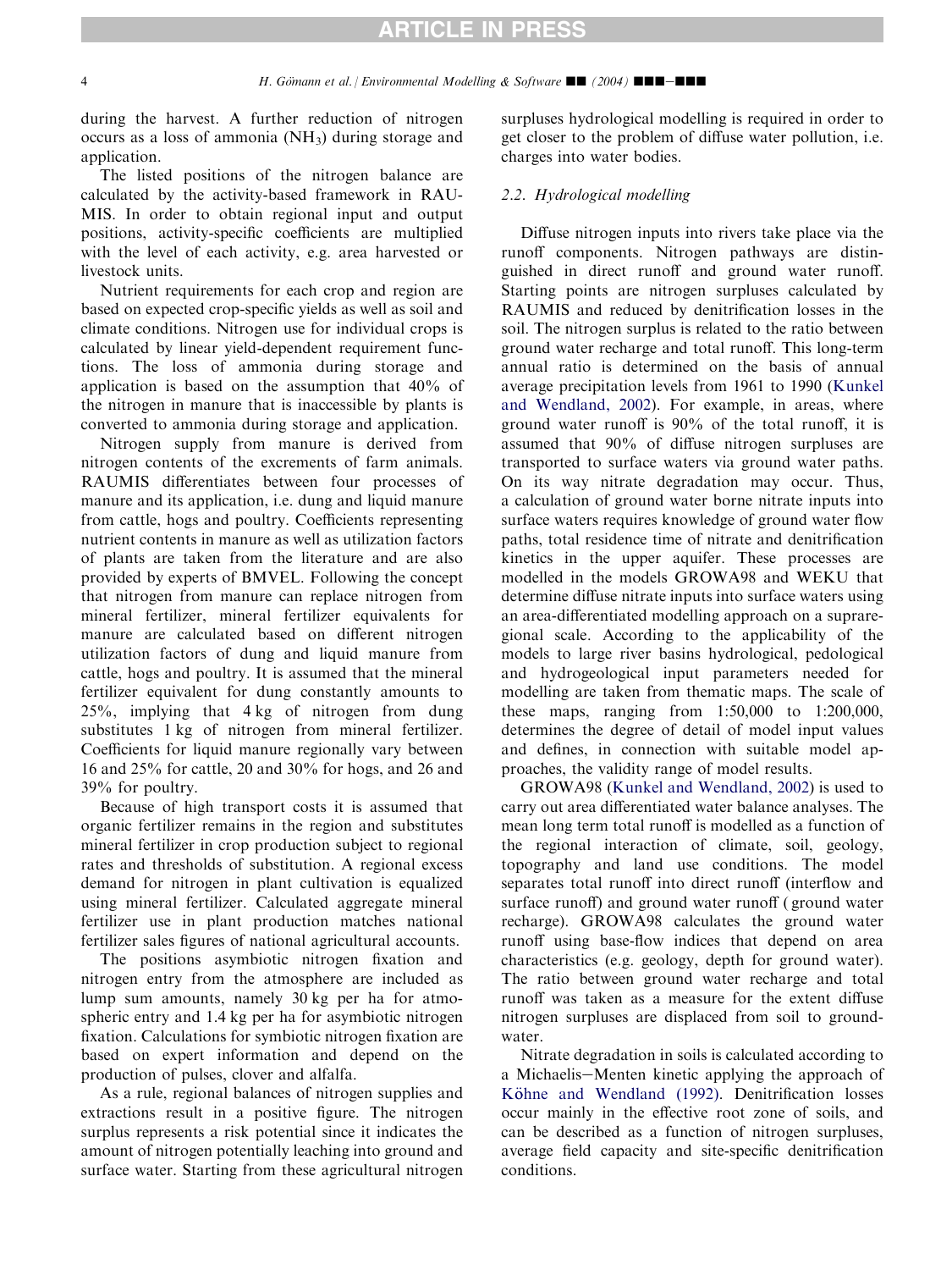WEKU models the reactive nitrate transport in ground water. In the first step ground water velocities are calculated according to Darcy's law from hydraulic conductivity, effective yield of pore space of the aquifer and the slope of ground water surface (hydraulic gradient). Residence times of ground water runoffs are calculated in a second step. Based on ground water contour maps, a digital relief model of the ground water surface is generated. This is analyzed paying attention to information on the water network as well as ground water discharge or transfer areas with respect to lateral flow dynamics and ground water effective recipients. Residence times of ground water runoffs are then obtained for each initial grid by summation over individual residence times in the grids resulting from ground water velocities and individual flow distances along the flow path until they enter a surface water.

WEKU has been extended by a module quantifying nitrate degradation in ground water. According to extensive field studies by Böttcher et al. (1989) in a catchment area in the North German Lowlands and [van Beek \(1987\)](#page-10-0) for a site in The Netherlands a first order denitrification kinetic has been assumed with a reaction constant ranging from 0.17 to 0.56  $a^{-1}$ . This corresponds to a half life of nitrogen leached into ground water of 1.2 and 4 years. Rather simple indicators, such as the presence of Fe (II), Mn (II) and the absence of  $O_2$  and  $NO_3$  can be used to decide whether a ground water province has hydrogeochemical conditions in which denitrification is possible or whether such transformation of nitrogen can be neglected ([Wendland and Kunkel, 1999](#page-10-0)).

In order to separate the fraction of nitrogen leached to ground water from total nitrogen leached from the root zone, total nitrogen leaching from the root zone is weighted by the base flow ratio calculated according to GROWA for the whole German area. Additionally, it has to be taken into account that a certain fraction of nitrogen leached from the root zone is coupled to direct runoff components. Whereas in most regions ground water runoff is dominant, some sub-regions, i.e. along the river valleys, reveal high direct runoff fractions.

The validation of ground water borne nitrate inputs into rivers is based on results of the MONERIS model ([Behrendt et al., 2000](#page-10-0)). The model distinguishes between point source emissions from waste water treatment plants and direct industrial discharges and six diffuse pathways, including the inputs via groundwater. According to [Behrendt et al. \(2000\)](#page-10-0) it is assumed that observed nitrogen concentrations in rivers under base flow conditions correspond to ground water borne nitrate inputs. Thus, modelled nitrogen inputs into surface waters from ground water were compared to corresponding MONERIS values. Given an overall satisfactory congruence between MONERIS values and calculated values by WEKU we conclude that the chosen procedure gives reliable estimates for the ground water borne nitrate input into aquifers.

## 3. Interface between RAUMIS and GROWA/WEKU

Coupling of agricultural economic and hydrological models is a scientific challenge. Regarding the differences and complexity between RAUMIS and GRO-WA98/WEKU the most suitable and efficient way to couple these models is the development of a model interface for data exchange. This interface has to guarantee a uniform definition (e.g. scope of representation, spatial and temporal dimension) of variables being exchanged within the model network.

A central interface between RAUMIS and GRO-WA98/WEKU are regional nutrient surpluses and land use patterns. Developing the model link according to requirements specified above, it has to be considered that the two models display different regional resolutions—raster cells in the hydrological models opposed to administrative units in RAUMIS. Additionally, the models use different data sources, e.g. in terms of agricultural area. While GROWA98/WEKU are based on data from the land register (cadastral maps), RAUMIS employs agricultural survey data. Hence, the models display significant differences not only with respect to spatial resolution but to acreages as well. For this reason, regional nitrogen balances per hectare AA calculated by RAUMIS cannot be directly used as input variables in GROWA98/WEKU. As a first step, nitrogen surpluses quantified by RAUMIS for individual regions are disaggregated on raster cells as required by GROWA98/WEKU.

#### 4. Status quo in study area

Two German river basins shown in [Fig. 4](#page-5-0), namely the Ems and a sub-catchment of the Rhine, have been selected as study areas in order to cover a wide range of different landscape units with different hydrological, hydro-geological and socio-economic characteristics. Key features describing the status quo situation (1999) in the study areas are summarized in [Table 1.](#page-5-0) Due to data availability indicators are based on a sample of administrative bodies ''Landkreise'' whose areas predominantly span the river basin. Selected regions that correspond to RAUMIS regions cover an area of  $32,700 \text{ km}^2$  and over-extend the catchment areas that actually stretch across some  $25,000 \text{ km}^2$ .

The river Ems basin  $(12,900 \text{ km}^2)$  is located in the North-German Plain. Agriculture plays an important role in comparison to the German average for two reasons: agricultural area (AA) accounts for about 62% of total area and production is dominated by intensive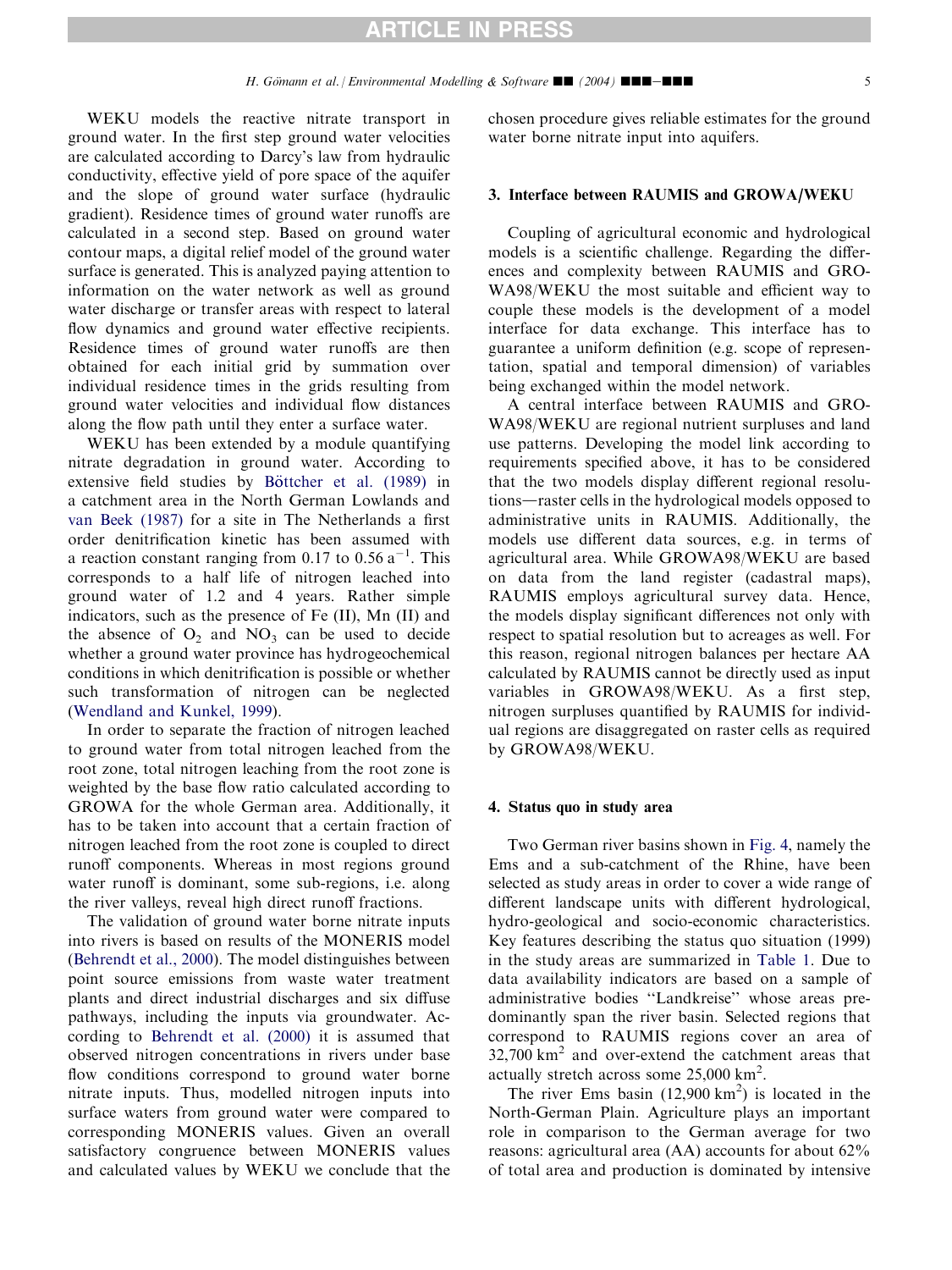<span id="page-5-0"></span>6 **H.** Gömann et al. *| Environmental Modelling & Software*  $\blacksquare$  (2004)  $\blacksquare$ 



Fig. 4. Selected study area. Source: FZJ.

animal husbandry which is more competitive on the prevailing less fertile sandy soils than cash cropping. Farmers typically grow fodder crops, such as silage maize and corn-cob-mix on arable land. These generate higher yields than permanent grassland and enable a higher livestock production. This production structure explains the visible correlation between shares of arable land and livestock densities (LD) that are displayed in Fig. 5 for the regions within the Ems catchment.

Of course, the higher the livestock density the higher the nitrogen surplus that is discharged with the leachate out of the soil. Large annual nitrogen surplus per hectare AA ranges between 120 and 230 kg with an average of about 140 kg.

Due to denitrification processes, about half of the calculated nitrogen surpluses enter surface water in the

Table 1 Key features of the study area in the status quo situation 1999

|                      |                     | Ems  | Rhine |
|----------------------|---------------------|------|-------|
| Catchment area       | $1000 \text{ km}^2$ | 12.9 | 12.1  |
| Area of sel. regions | $1000 \text{ km}^2$ | 15.9 | 16.8  |
| Population density   | Inh./ $km^2$        | 190  | 600   |
| Agricultural area    | 1000 ha             | 989  | 497   |
| Share of arab. land  | $%$ of AA           | 70   | 49    |
| Livestock density    | LU/ha AA            | 2.3  | 0.8   |
| Nitrogen surplus     | kg/ha AA            | 138  | 73    |
| N in surface water   | kg/ha AA            | 69   | 51    |
| Agric. GVA           | Mio. EUR            | 1473 | 644   |
| Agric. labor force   | 1000 LFU            | 39.2 | 17.9  |



Fig. 5. Distribution of nitrogen surplus, livestock density and the share of arable land across regions within the river basins in 1999. Source: FAA and FZJ calculations.

Ems basin. [Fig. 6](#page-6-0) displays supraregional differences. For example, in northern marshy parts of the basin with high ground water tables and/or artificial drainage, the ground water runoff accounts for  $20-40\%$  of the total runoff. Direct runoff is the dominant runoff component and likewise the main discharge pathway of surplus nitrogen and phosphorus fertilizer into surface waters. This leads to a comparatively lower denitrification and in turn to higher nitrogen emissions into surface waters.

The situation is quite different in the Rhine subcatchment, i.e. Sieg, Wupper, Erft, Ruhr  $(12,100 \text{ km}^2)$ . A striking socio-economic difference is the population density being three times higher than in the Ems basin. Settlements, traffic, and industries, in addition to forests, play an important role such that agricultural area amounts to 30% of total area.

Eastern parts of the Rhine sub-catchment are located in consolidated Palaeozoic rock areas with high total area runoff levels, dominated by fast (direct) runoff components. These conditions hamper tilling of soil so that permanent grassland dominates land use. Farmers specialise in cattle and milk production on a fairly extensive level. However, some regions exhibit nitrogen surpluses of more than 100 kg per ha AA because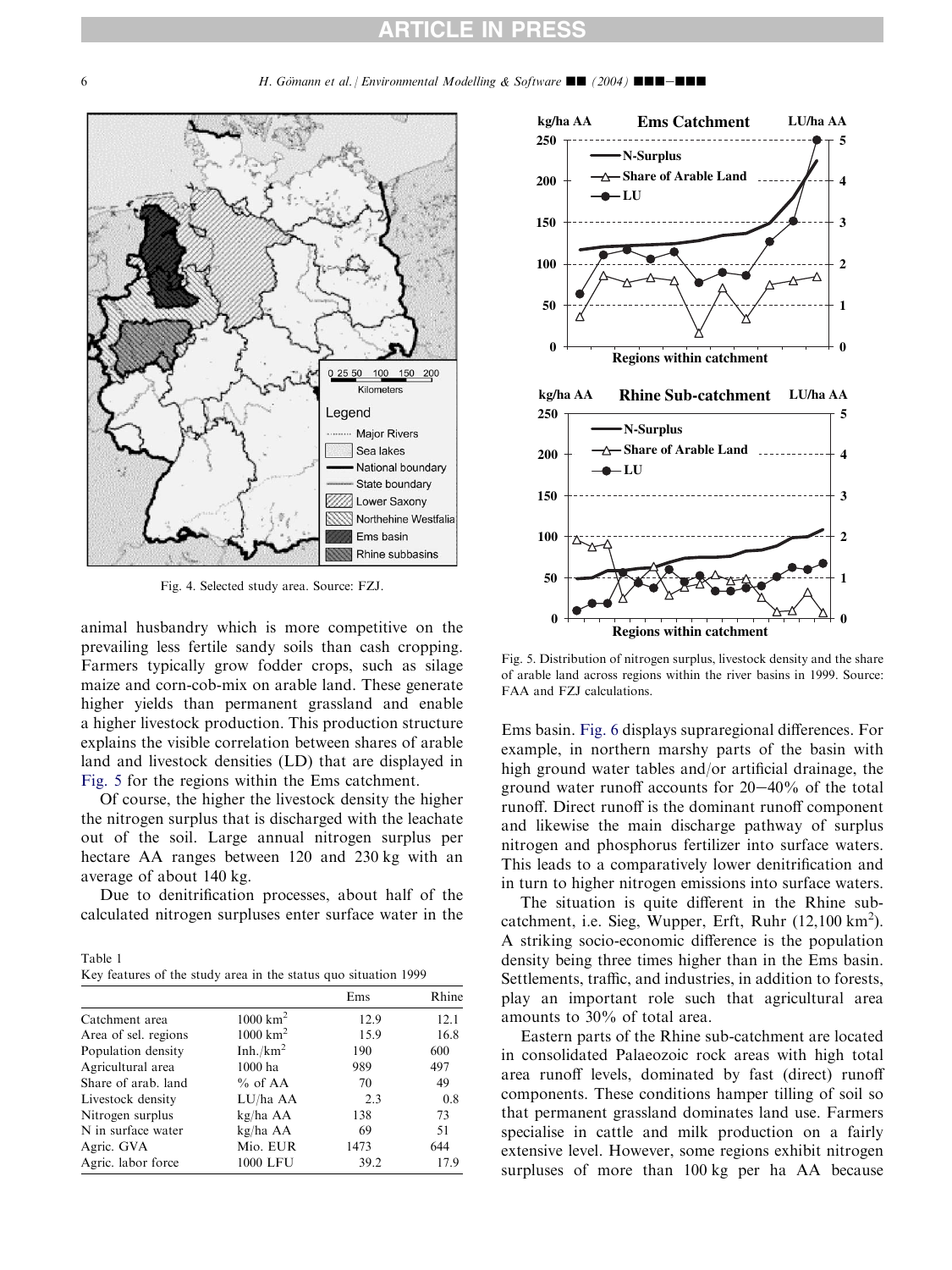<span id="page-6-0"></span>

Fig. 6. Nitrogen surplus and nitrogen outputs to surface waters in the base year (kg per ha agricultural area (AA)). Source: FAA and FZJ.

manure supply is relatively high opposed to minor extraction rates due to low yields. As mentioned above, direct runoff is the main runoff component such that up to 90% of excess fertilizers enter surface water a short time after fertilizer application (see Fig. 6). On the one hand, all these regions can be classified as areas with a high risk of surface water pollution, e.g. of storage dams. On the other hand, it can be expected that nutrient reduction measures will improve surface water quality in these areas rapidly.

Western parts of the Rhine sub-catchment are located in the unconsolidated quaternary rock area of the lower Rhine bay with considerable ground water recharge levels. Because of the very fertile loess soil, intensive cash cropping is the main agriculture production activity. These regions feature a share of arable land of more than 90% of AA (see [Fig. 5](#page-5-0)) and low livestock densities. Even though annual nitrogen surpluses are comparatively moderate, they average to about 65 kg per ha AA. Ground water runoff is to a large extent equal to total runoff and aquifer systems are the main pathway for nitrate into rivers. Because of the low flow velocity of ground water in aquifer systems, unconsolidated rock areas show a long term pollution risk. Actual displacement of nitrate from soil to ground water may be detectable in surface waters only after decades, even though denitrification amounts to more than 50% of nitrogen surplus.

Consequently, remediation measures will be effective in the same time period. Regarding a classification and assessment of nitrate emission risk, however, it has to be taken into account that hydro-geochemical conditions exist in a number of aquifers especially in unconsolidated rock areas, which may enhance natural nitrate degradation.

As described a wide range of problems concerning nutrient pollution of water bodies are prevalent in both study areas. In particular, nitrogen surpluses significantly exceed 50 kg N per ha; a value that is considered necessary to achieve Water Quality Class II (see cap. 1). It is to be expected that possible methods of resolution will regionally vary with respect to the reduction of nitrogen and phosphorus in water bodies. The efficiency of measures has to be evaluated accordingly, taking into account the different historically evolved and partly established socioeconomic conditions in the study areas such as agricultural farm structures, the structure of water protection, as well as water supply and sewage disposal.

## 5. Impacts of nutrient reduction measures

## 5.1. Policy scenarios

In line with the methodological approach of RAU-MIS (see [Fig. 2](#page-1-0)) policy measures are analyzed and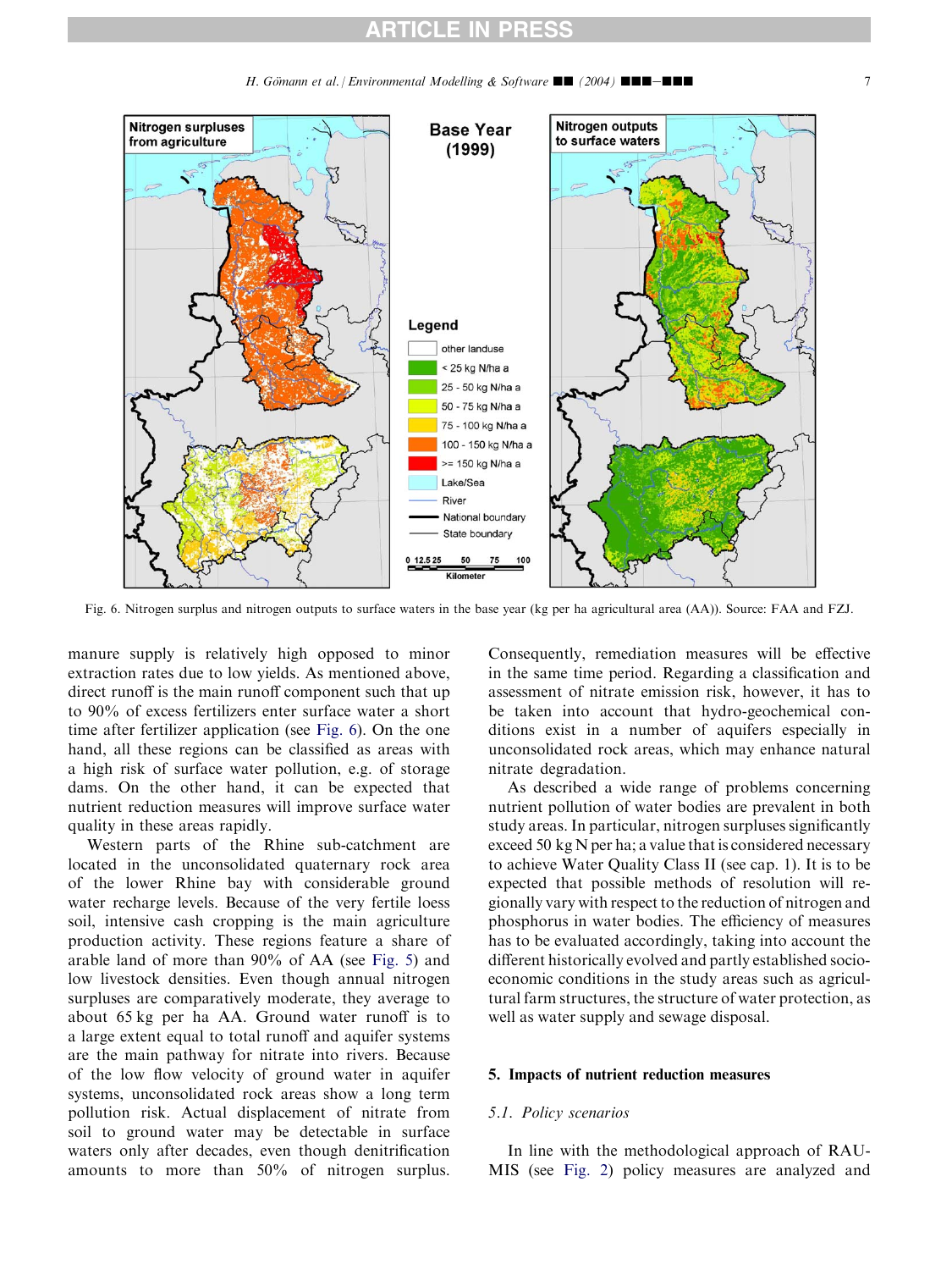<span id="page-7-0"></span>assessed comparing their impacts to a scenario of reference. The scenario of reference is a medium term projection of the development until the year 2010 under policies of Agenda 2000 which constitute the current Common Agricultural Policy (CAP) of the European Union.

Among alternative policies aiming at reducing agricultural nutrient surpluses two distinct measures have been selected taking the following aspects into account: heterogeneity of study areas, relevance for practice and policy, applicability, sufficient potential for regional problem solution, and a minimum of social and political acceptance.

The description of the study areas shows that the Ems catchment reports extremely high nitrogen surpluses due to intensive livestock production. Reinforcing the linkage between animal production and agricultural land to overcome this problem is frequently discussed in public. This could either be reached by limiting the livestock density or by an improved regional distribution of manure supply. In this study introducing an upper limit of 1.0 livestock units (LU) per ha AA (Abbr.: LD  $\leq 1.0$  LU) is analyzed. The restriction seems to impose an extraordinarily high pressure on animal production because individual farms specialized in livestock typically exceed this threshold considerably. Since RAUMIS operates on ''region farms'' that exhibit lower livestock densities, a lower bound than on individual farm level is required to achieve a binding effect at all.

Nitrogen surpluses exceed 50 kg N per ha AA even in arable farm regions such as the analyzed Rhine sub-catchment. This is primarily due to growing cash crops on an intensive production level using mineral fertilizer. The high production intensity results from economic behaviour of farmers who determine the profit maximizing nitrogen use according to production functions and input-output price ratios. Under current conditions the application of one additional kg of nitrogen in wheat production is profitable as long as the yield increases by more than 4 kg. However, this yield increment extracts just 0.07 kg of nitrogen during harvest resulting in considerable nitrogen surpluses (Weingarten and Kreins, 2004).

Against this background increasing the price of mineral nitrogen by raising a tax is analyzed as a second measure. The tax on mineral nitrogen basically has two objectives: Firstly, a lowering of production intensity and secondly an improvement of competitiveness of manure nitrogen which would increase its utilization. Due to a rather inelastic demand for mineral nitrogen a tax of 200% is raised (Abbr.: N-tax 200%). Total N-tax revenues are reimbursed to farmers via a uniform direct area payment being independent from production.

## 5.2. Results

Results of primary interest regarding the evaluation of measures are impacts on nitrogen balances or nitrogen leaching into surface water and of course costs of the measures. Costs are represented by agricultural income changes. In RAUMIS income figures comply with the definitions of national agricultural accounts. While changes in agricultural Gross Value Added (GVA) indicate short term income effects, agricultural Net Value Added (NGA), that includes depreciations of fixed assets as well, expresses long run costs.

#### 5.2.1. Scenario of reference

Agenda 2000 changes general conditions just marginally so that the situation in the reference scenario resembles the base year. Model analyses show minor changes of agricultural production resulting in a slight fall of average nitrogen surplus by 4 kg N. Still, nitrogen surpluses will exceed 50 kg N except for two regions in the Rhine sub-catchment (see Fig. 7).



Fig. 7. Distribution of nitrogen surplus across regions within the river basins under alternative policies in 2010. Source: FAA and FZJ calculations.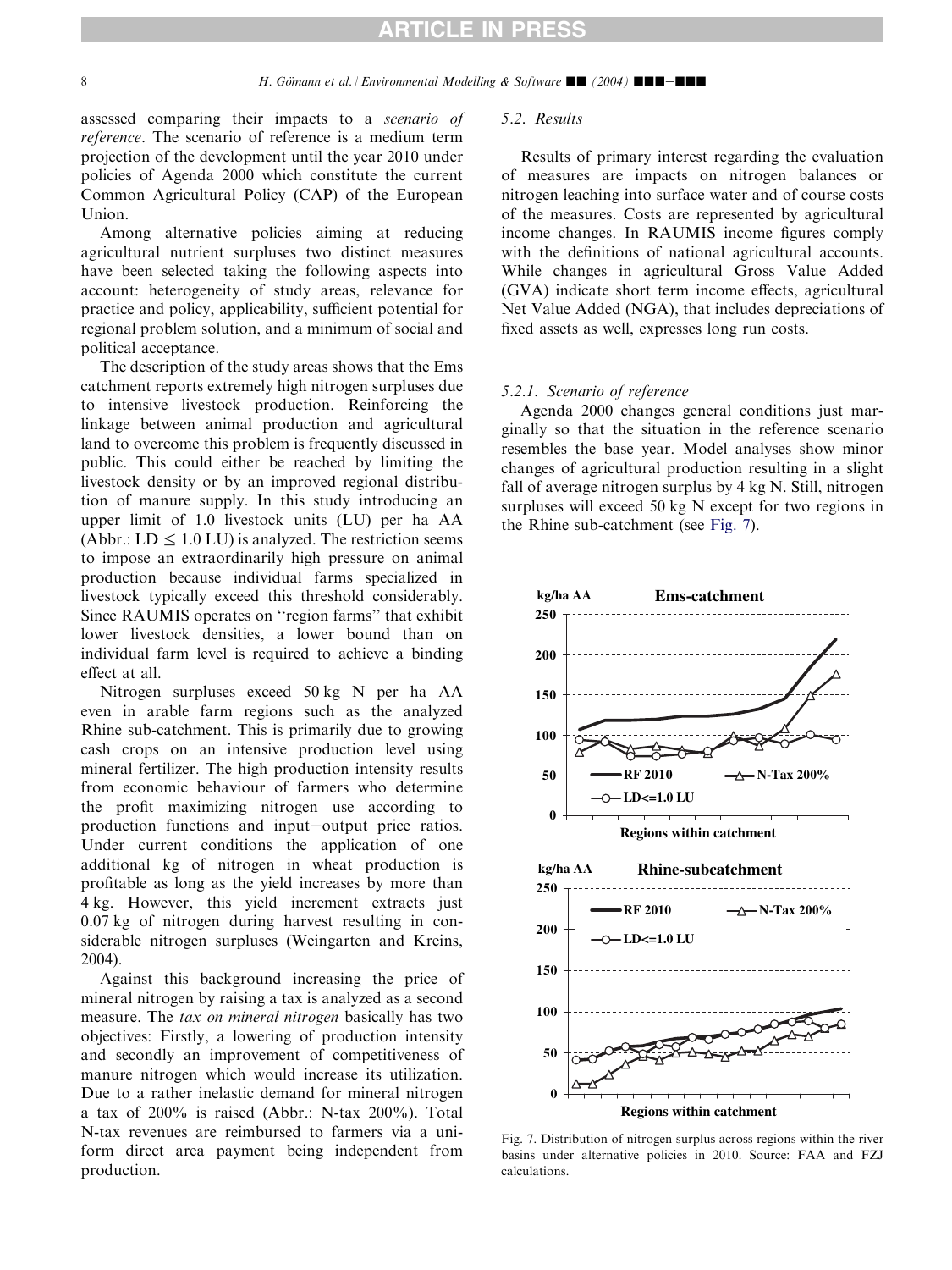## 5.2.2. Limitation of livestock density

Restricting the livestock density to 1.0 LU per ha AA will cause major adjustments of agricultural production with considerable regional variation. As expected, regions with the highest livestock densities in the reference scenario exhibit sharp cuts in animal production. The whole Ems basin and some regions in the Rhine area are affected. According to RAUMIS calculations average livestock will be reduced by 63% in the Ems catchment (see Table 2) with a peak of more than 80%. Regions will even fall below the imposed boundary because some crops, e.g. permanent crops, are excluded from manure application.

In spite of an almost two-third cutback in livestock total nitrogen surplus will decline by only 37% in the Ems basin. This is because manure represents just a fraction of total nitrogen supply. Since soil conditions are kept constant nitrogen emissions into surface water will drop by the same proportion as nitrogen surpluses.

In the Ems basin costs will amount to 20 EUR per kg reduced nitrogen charge into surface water (see Table 2). Differences among regions are considerable and range from no impact up to a drop of 53% in GVA. In a few regions of the Rhine sub-catchment the restriction puts only little pressure on animal production so that adjustments are accordingly moderate. Taking long run adaptations of production capacity into account, costs in terms of agricultural NVA (not displayed) will amount to about half of the short run costs.

## 5.2.3. Tax on mineral nitrogen

Prior to describing scenario results the effects of a tax on mineral nitrogen and how reactions are being modelled in RAUMIS are briefly explained. RAUMIS accounts for the following three important adjustments. In the first place, production intensities of all crops using mineral fertilizer are reduced. Depending on changes in

## Table 2

|  |  | Impacts of alternative nitrogen reduction measures in 2010 |  |  |  |  |  |
|--|--|------------------------------------------------------------|--|--|--|--|--|
|--|--|------------------------------------------------------------|--|--|--|--|--|

input-output price ratios, the so called intensity module determines new optimal intensities. In the second place, the so called manure module upgrades utilization of manure because a higher mineral nitrogen price increases the profitability of investing in improved manure technology. Finally, the competitiveness of crops changes according to plant specific mineral fertilizer requirements which leads to a new optimal cropping pattern. A minor impact results from the enhanced competitiveness of animal production due to the increased value of manure.

In general, implementing a tax of 200% on mineral nitrogen will decrease nitrogen surplus in all regions within the study areas. Regional reductions will range between 13 and 46 kg N (see [Fig. 7](#page-7-0)). This reflects differences relating to the total amount of mineral fertilizer being used locally. These differences depend on the specialization of agricultural production in the regions. On average, nitrogen surpluses decline by 27% in the Ems basin and 34% in the Rhine sub-catchment (see Table 2). While changes in livestock production will be negligible, the cutback of nitrogen surpluses will primarily come from a decreased intensity of crop production. Again, since soil conditions are kept constant the decline in nitrogen surplus proportionately reduces nitrogen leaching into surface water.

Agricultural GVA will drop by  $1\%$  in the Ems basin and 3% in the Rhine sub-catchment (see Table 2). Costs per kg of reduced nitrogen emission into surface water will amount to 1 and 3 EUR, respectively. These costs will not change subject to the time horizon since the tax mainly affects the intensity of crop production while production capacity is almost kept constant.

## 5.3. Comparison and assessment of measures

As expected, the measures result in different impacts on both regional agricultural nitrogen surpluses and

|                                |                                                  | Ems catchment |                                                     | Rhine sub-catchment |           |                                                     |               |
|--------------------------------|--------------------------------------------------|---------------|-----------------------------------------------------|---------------------|-----------|-----------------------------------------------------|---------------|
|                                |                                                  | Reference     | $LD \leq 1.0$<br>$LU$ ha <sup><math>-1</math></sup> | N-Tax 200%          | Reference | $LD \leq 1.0$<br>$LU$ ha <sup><math>-1</math></sup> | $N-Tax$ 200%  |
| Agricult. nitrogen<br>surplus  | kg ha <sup>-1</sup> AA (% to Ref.)               | 135           | $85(-37)$                                           | $99(-27)$           | 69        | $65(-6)$                                            | $46(-34)$     |
| Livestock density              | LU ha <sup>-1</sup> AA (% to Ref.)               | 2.5           | $0.9(-63)$                                          | 2.5(1)              | 0.8       | $0.7(-9)$                                           | $0.8(-4)$     |
| Agricult. gross<br>value added | Mio. EUR $(\%$ to Ref.)                          | 1.796         | $1.312(-27)$                                        | $1.781(-1)$         | 657       | $651(-1)$                                           | $636(-3)$     |
| N-charges in surface<br>water  | kg ha <sup>-1</sup> AA (% to<br>Ref.) kg to Ref. | 68            | 42 $(-37) -25$                                      | 49 $(-28)$ -19      | 49        | $45(-7) -3$                                         | $34(-31) -15$ |
| Costs of reduction             | EUR $kg^{-1}$ reduced N                          |               | 20                                                  |                     |           | $\overline{4}$                                      | 3             |
| Total N-charges                | mt $(\%$ to Ref.)                                | 64.062        | $40.128(-37)$                                       | $46.437(-28)$       | 23.373    | $21.792(-7)$                                        | $16.212(-31)$ |

Annotations:  $LD =$  livestock density;  $LU =$  livestock unit;  $AA =$  agricultural area;  $mt =$  metric ton. Source: FAA, FZJ.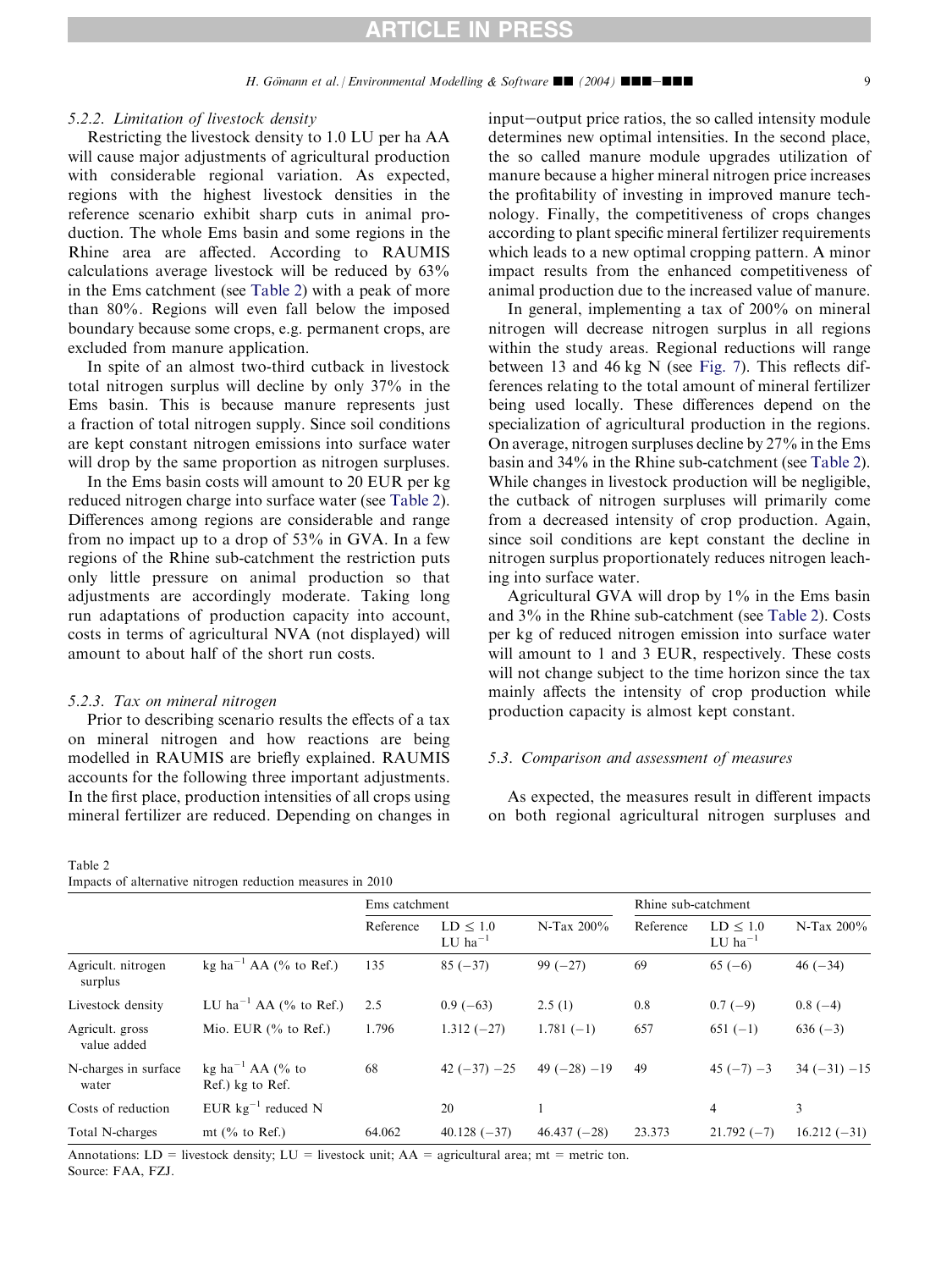income. In regions with intensive animal production a reinforced linkage between livestock and agricultural area tends to ease problems of extraordinary high nitrogen surpluses. However, the measure has some shortcomings. Firstly, nitrogen surpluses due to intensive use of mineral fertilizer, e.g. in cash cropping, are of course not affected. Secondly, costs of the measure are relatively high. For example reducing nitrogen charges into surface water in the Ems basin by one-third, i.e. 21,000 mt N, long run annual costs in terms of agricultural income forgone will amount to 200 Mio. EUR. In spite of the nitrogen reduction the overall surpluses will still considerably exceed 50 kg N per ha AA. Thirdly, a cutback of livestock in regions with a specialization in animal production will not generally result in building up livestock in regions with low livestock densities. This requires a specialization in up- and downstream sectors as well. In fact, a shift of animal production to specialized livestock regions, where impacts of agricultural production on the environment are less regulated, is to be expected which will aggravate existing environmental problems in these areas. In addition, execution and monitoring of this measure will cause substantial administrative expenses.

In comparison to reinforcing the linkage between livestock and agricultural area, increasing mineral nitrogen price exhibits fundamental differences. Firstly, nitrogen surpluses will be reduced in all regions since mineral fertilizer is applied area wide. Thus, the overall nitrogen reduction effect is larger. However, in regions with intensive livestock production the decline is unsatisfactory regarding high nitrogen surpluses. Secondly, costs of a tax on mineral nitrogen are far less than those incurred by a limitation of livestock density. Thirdly, the execution and administration of the measure is comparatively simple since the bottleneck principle applies to supply and distribution of mineral fertilizer.

## 6. Conclusions and outlook

The methodology and results presented in this paper provide scope for conclusions and further research work in many respects.

Integrating the agricultural economic model RAU-MIS and the hydrological models GROWA98 and WEKU into a network achieved the intended and anticipated methodological improvements. The risk indicator ''nitrogen surplus'' has been extended to account for actual depositions of nitrogen into water bodies. Detection, classification and monitoring of areas with nitrogen problems is more specific on the basis of this improved indicator because natural conditions are taken into account. A further development is the

adjustment of the current spatial differentiation of RAUMIS according to natural sites. Depending on the availability of data, in particular land use information from remote sensing, a first step is to extend the model to a lower municipality level which is closer to the spatial grid cell resolution of the hydrological models. The next step is to assign ''homogenous natural sites" below the community level, considering the homogenous sites as a farm, and model the adjustment behaviour of the farms.

An expansion and application of a similar model network to other catchments in Europe should in principle be possible without major problems. The advantage of a broader application of the model concept is to quantify subsurface nitrogen retention on a supraregional level throughout Europe. In the same way, it would be possible to evaluate sensitive regions, i.e. areas with high nitrogen surpluses and low ground water residence times and hence incomplete subsurface nitrogen retention. However, it has to be taken into account that this generalization so far is a rough estimate relying on study results and on knowledge about the general geological structure in Europe. Statements about the applicability of the combined model for these areas can only be proved in the course of further selective studies. In this regard, the heterogeneity of selected areas provides a promising basis for calibrating the model network and application of the methodological approach to other landscapes and river basins.

Having accomplished a full model integration, a backward calibration of the model network will be possible. In this validation process, modelled nitrogen inputs into surface waters as well as pathway simulations will be compared with observed values, e.g. nitrogen concentrations from monitoring stations.

Concerning the modelling of adjustments of agricultural production, model-specific options will be developed. A first consists of calculating crop specific nitrogen balances. A second is improving the module that calculates the intensity of production. Input use being currently computed before the optimisation process should be endogenously determined. As a third improvement a manure transport module will be developed allowing for an interregional transport of manure.

Results of agricultural policy impact analyses point out that nitrogen reduction measures affect the regional nitrogen use differently. In particular, the investigated effects of restricting the regional livestock density or tax mineral nitrogen highlight that the mitigation of diffuse water pollution problems requires regionally tailored measures.

Regarding an overall evaluation of policy measures further topics such as the effects on land use, agricultural production and structural changes as well as the social acceptability have to be analyzed as well. These